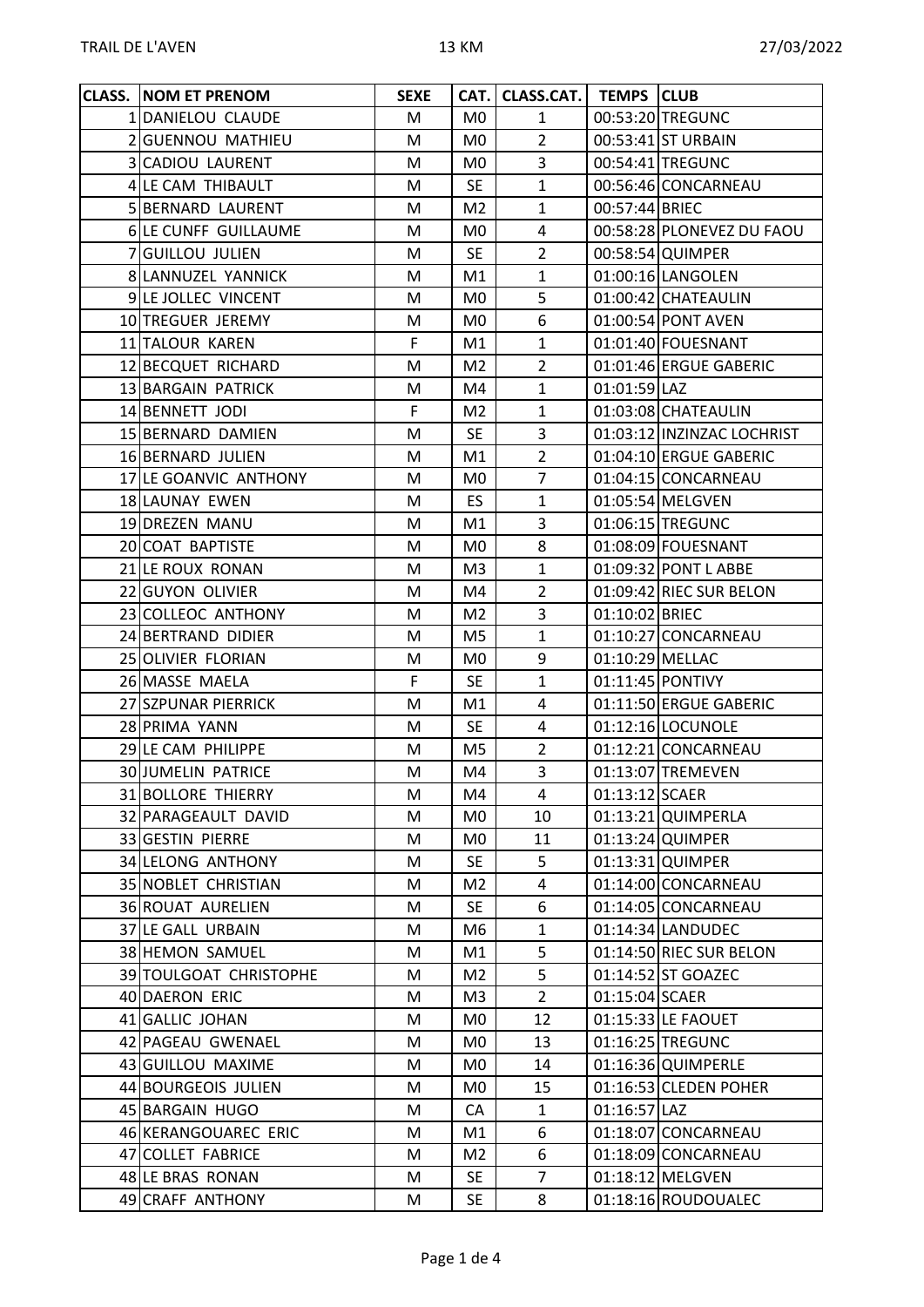| <b>CLASS. NOM ET PRENOM</b> | <b>SEXE</b> |                | CAT. CLASS.CAT.   TEMPS CLUB |                |                           |
|-----------------------------|-------------|----------------|------------------------------|----------------|---------------------------|
| 50 LE CORRE REMI            | M           | M4             | 5                            |                | 01:18:19 QUIMPER          |
| 51 COSTIOU MATHIEU          | M           | <b>SE</b>      | 9                            |                | 01:18:23 MELGVEN          |
| 52 LECLUSE GUILLAUME        | М           | M <sub>0</sub> | 16                           |                | 01:18:34 TRAGUNC          |
| 53 EVANO VERONIQUE          | F           | M <sub>2</sub> | $\overline{2}$               |                | 01:18:38 QUIMPERLE        |
| 54 LANN JEAN YVES           | M           | M4             | 6                            |                | 01:18:40 CONCARNEAU       |
| 55 BON EMMANUEL             | M           | M1             | $\overline{7}$               |                | 01:18:43 LANDREVARZEC     |
| 56 DORVAL IAN               | M           | M5             | 3                            | 01:18:47 NEVEZ |                           |
| 57 QUIDEAU ROMAIN           | M           | <b>SE</b>      | 10                           | 01:18:52       |                           |
| 58 MARTIN CAROLINE          | F           | <b>SE</b>      | $\overline{2}$               | 01:19:02       |                           |
| 59 VAILLANT STEPHANE        | M           | M <sub>2</sub> | $\overline{7}$               |                | 01:19:08 PONT SCORFF      |
| 60 BERNARD SYLVAIN          | M           | M1             | 8                            |                | 01:19:26 CONCARNEAU       |
| 61 PARISOT FLORENT          | M           | M4             | $\overline{7}$               |                | 01:19:50 ERGUE GABERIC    |
| 62 ALLANIC SYLVAIN          | M           | <b>SE</b>      | 11                           | 01:19:57 BREST |                           |
| 63 LE FLOCH CELINE          | F           | M6             | $\mathbf{1}$                 |                | 01:20:04 PLONEOUR LANVERN |
| 64 PLOUGASTE LOIG           | M           | M1             | 9                            | 01:20:20       |                           |
| 65 BOUIC GERARD             | M           | M6             | $\overline{2}$               |                | 01:20:31 TOURC?H          |
| 66 BIHANNIC GILLES          | M           | M <sub>6</sub> | $\overline{3}$               |                | 01:20:45 PLOEMEUR         |
| 67 LE GUILLOU PATRICK       | M           | M4             | 8                            | 01:20:47 SCAER |                           |
| 68 TROMEUR FREDERIC         | M           | M <sub>2</sub> | 8                            |                | 01:20:51 LANDUDAL         |
| 69 COUSTANS DIDIER          | M           | M5             | 4                            |                | 01:20:56 ERGUE GABERIC    |
| 70 COCHEN LAURA             | F           | M <sub>0</sub> | $\mathbf{1}$                 | 01:21:05 BRIEC |                           |
| 71 TOUZE VINCENT            | M           | <b>SE</b>      | 12                           |                | 01:21:10 CONCARNEAU       |
| 72 RICHARD GAUTHIER         | M           | M1             | 10                           |                | 01:21:13 MELGVEN          |
| 73 DOUGUET PHILIPPE         | M           | M <sub>5</sub> | 5                            |                | 01:21:29 PLEYBEN          |
| 74 DEBEURME FABRICE         | M           | M <sub>2</sub> | 9                            |                | 01:21:38 TREGUNC          |
| 75 HANNOIS MARINE           | F           | <b>SE</b>      | $\overline{3}$               |                | 01:22:20 TREGUNC          |
| 76 RIOU FREDERIC            | M           | M1             | 11                           | 01:22:25       |                           |
| 77 CLOIREC BRUNO            | M           | M4             | 9                            |                | 01:22:26 KERNEVEL         |
| 78 LE ROUX JULIEN           | M           | <b>SE</b>      | 13                           |                | 01:22:35 HENNEBONT        |
| 79 DAERON VALERIE           | F           | M <sub>3</sub> | $\mathbf{1}$                 | 01:22:53 SCAER |                           |
| 80 BELLEC SEBASTIEN         | M           | M1             | 12                           |                | 01:23:13 CONCARNEAU       |
| 81 EHOUARNE PHILIPPE        | M           | M3             | 3                            |                | 01:23:45 CLAGUER          |
| 82 LE BRAS YANNIK           | M           | M3             | 4                            |                | 01:23:48 PLUGUFFAN        |
| 83 DANT RACHEL              | F           | M1             | $\overline{2}$               |                | 01:23:52 RIEC SUR BELON   |
| 84 DELEGLISE CYRIL          | Μ           | M2             | 10                           |                | 01:23:55 CONCARNEAU       |
| 85 BARBEOCH MARGUERITE      | F.          | M <sub>5</sub> | $\mathbf{1}$                 | 01:23:57 BRIEC |                           |
| 86 GUELLEC PATRICK          | M           | M4             | 10                           |                | 01:24:00 QUIMPER          |
| 87 JAMBOU FLORENCE          | F.          | M5             | $2^{\circ}$                  | 01:24:24 SCAER |                           |
| 88 BOEDEC YVES              | M           | M5             | 6                            |                | 01:24:29 TOURCH           |
| 89 BOURVIC DAVID            | M           | M0             | 17                           |                | 01:25:21 KERNEVEL         |
| 90 LABORY RONAN             | M           | M0             | 18                           |                | 01:25:45 ROSPORDEN        |
| 91 ROUAT MAXIME             | М           | <b>SE</b>      | 14                           |                | 01:25:48 PONT AVEN        |
| 92 MALLEGOL LOIC            | M           | M4             | 11                           |                | 01:25:56 ERGUE GABERIC    |
| 93 MOAL ARNAUD              | M           | M3             | 5                            |                | 01:26:23 GOUEZEC          |
| 94 JAMBOU RENE              | M           | M5             | $\overline{7}$               | 01:26:33 SCAER |                           |
| 95 PEREIRA FABRICE          | M           | M1             | 13                           |                | 01:26:50 MELGVEN          |
| 96 LE GRAND CELINE          | F           | <b>SE</b>      | 4                            |                | 01:26:55 TREGUNC          |
| 97 LEVENES CHRISTINE        | F           | M5             | 3                            | 01:27:18 SCAER |                           |
| 98 PAYET HENRI              | M           | M5             | 8                            |                | 01:27:32 ERGUE GABERIC    |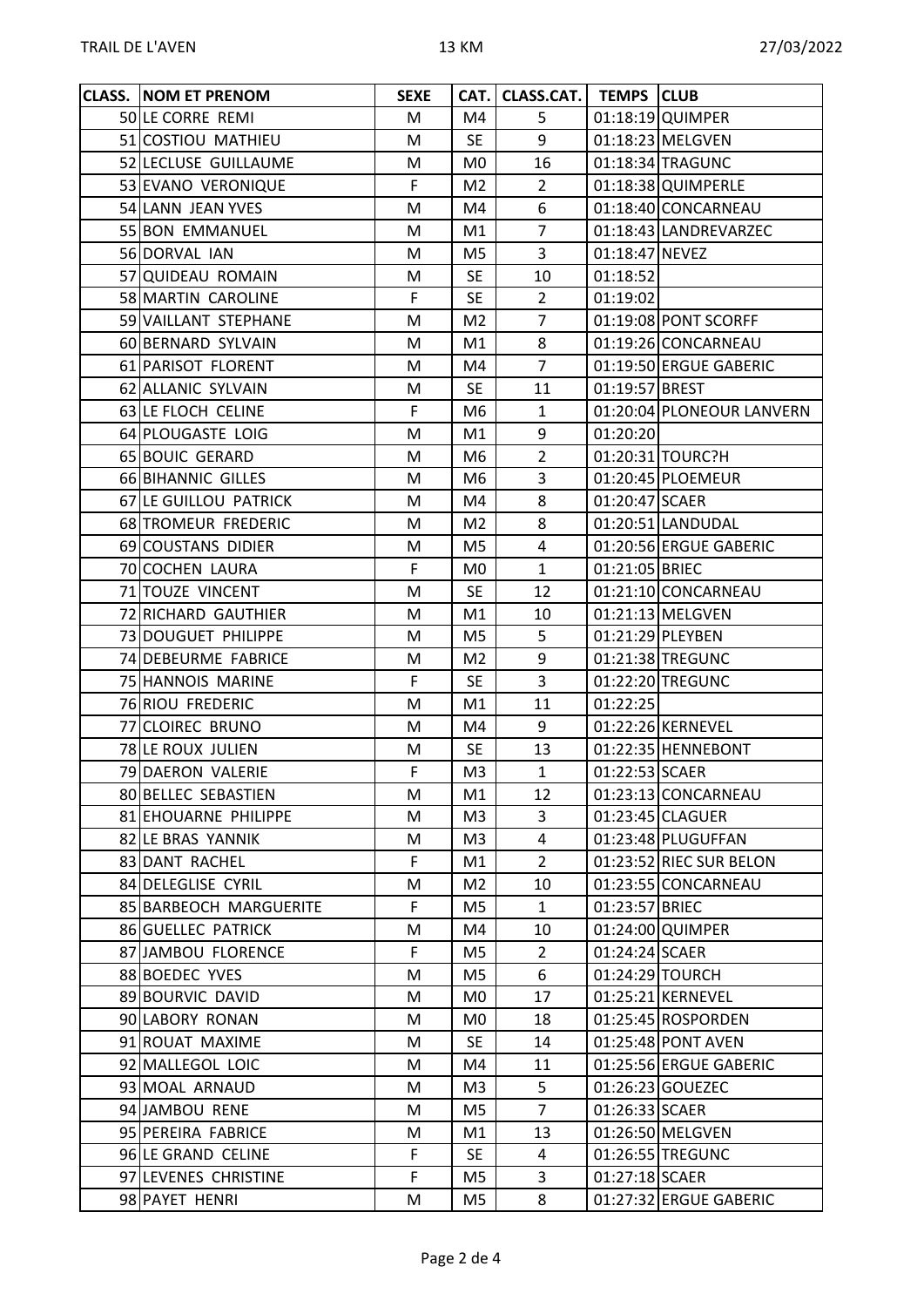| <b>CLASS. NOM ET PRENOM</b> | <b>SEXE</b> |                | CAT. CLASS.CAT.   TEMPS CLUB |                 |                             |
|-----------------------------|-------------|----------------|------------------------------|-----------------|-----------------------------|
| 99 CROIZER PIERRE           | M           | M7             | $\mathbf{1}$                 |                 | 01:28:31 CHATEAUNEUF DU FAO |
| 100 KERNINON SEVERINE       | F           | M2             | $\overline{3}$               |                 | 01:28:32 CONFORT MEILARS    |
| 101 FOUILLAND BENOIT        | M           | <b>SE</b>      | 15                           | 01:29:06 BREST  |                             |
| 102 FOUILLAND XAVIER        | M           | M0             | 19                           | 01:29:08 BREST  |                             |
| 103 GRESSIER GILLES         | M           | M5             | 9                            |                 | 01:29:16 CONCARNEAU         |
| 104 BOLLORE JEROME          | M           | M0.            | 20                           |                 | 01:29:19 MELGVEN            |
| 105 LE GRAND BRUNO          | M           | M <sub>2</sub> | 11                           |                 | 01:29:24 TREGUNC            |
| 106 MARCILLAT ALEXA         | F           | <b>SE</b>      | 5                            | 01:29:42 NANTES |                             |
| 107 SELLIN CHRISTIAN        | M           | M5             | 10                           |                 | 01:29:49 CONCARNEAU         |
| 108 LE FUR ALBERT           | M           | M6             | 4                            |                 | 01:29:56 PLONEVEZ DU FAOU   |
| 109 DELEGLISE SEVERINE      | F           | M2             | 4                            |                 | 01:29:58 CONCARNEAU         |
| 110 COATHALEM LUC           | M           | M <sub>5</sub> | 11                           |                 | 01:30:02 ROSPORDEN          |
| 111 KERJOSE JUSTINE         | F           | <b>SE</b>      | 6                            |                 | 01:30:48 MELGVEN            |
| 112 LE MOING VINCENT        | M           | M1             | 14                           |                 | 01:30:49 ROSPORDEN          |
| 113 PENNANEAC'H GILLES      | M           | M4             | 12                           |                 | 01:30:53 ROSPORDEN          |
| 114 GUEGUEN MARION          | F           | M1             | 3                            |                 | 01:30:59 PLOMELIN           |
| 115 BLANCHARD FLORIAN       | M           | M1             | 15                           |                 | 01:31:01 BENODET            |
| 116 VICHON VALERIE          | F           | M3             | $\overline{2}$               |                 | 01:32:57 GWENGAT            |
| 117 BOCHER CLEMENCE         | F           | M6.            | $\overline{2}$               |                 | 01:33:11 MELGVEN            |
| 118 PELLE KARINE            | F           | M3             | 3                            |                 | 01:33:27 ERGUE GABERIC      |
| 119 GONSACES PETER          | M           | <b>SE</b>      | 16                           |                 | 01:33:32 QUIMPER            |
| 120 MALLEGOL NATHALIE       | F           | M4             | $\mathbf{1}$                 |                 | 01:33:40 ERGUE GABERIC      |
| 121 DEFFEE GUENAEL          | M           | M3             | 6                            |                 | 01:33:53 PLUGUFFAN          |
| 122 SARAULLO MICHEL         | М           | M <sub>3</sub> | $\overline{7}$               |                 | 01:33:56 TREGUNC            |
| 123 COLLEOC MORGANE         | F           | M2             | 5                            |                 | 01:35:33 LANDREVARZEC       |
| 124 LE GRAND THIERRY        | M           | M4             | 13                           |                 | 01:35:37 CHATEAUNEUF DU FAO |
| 125 BOULIC HUBERT           | M           | M7             | $\overline{2}$               |                 | 01:35:42 MELGVEN            |
| 126 FIGUIER VALERIE         | F           | M4             | $\overline{2}$               |                 | 01:35:48 TREGUNC            |
| 127 BOURLES ALAIN           | M           | M <sub>5</sub> | 12                           |                 | 01:35:51 TREGUNC            |
| 128 LAMANDE ANAIS           | F           | M <sub>0</sub> | $\overline{2}$               | 01:36:32 SCAER  |                             |
| 129 CARIOU JEAN PATRICK     | М           | M7             | 3                            |                 | 01:36:34 ST EVARZEC         |
| 130 MOYSAN STEPHANIE        | F           | M2             | 6                            | 01:37:09 BRIEC  |                             |
| 131 HEMON ARNAUD            | M           | M <sub>2</sub> | 12                           |                 | 01:37:18 POULDREUZIC        |
| 132 LEGENDRE FABRICE        | M           | M3             | 8                            |                 | 01:37:39 PLOMELIN           |
| 133 LE BEC GILBERT          | M           | M5             | 13                           |                 | 01:37:43 ERGUE GABERIC      |
| 134 JANNES MARGAUX          | F           | <b>SE</b>      | $\overline{7}$               |                 | 01:37:47 QUIMPER            |
| 135 BARGAIN FLORENCE        | F           | M3             | 4                            | 01:37:54 LAZ    |                             |
| 136 LE GOFF VALERIE         | F           | M3             | 5                            |                 | 01:38:27 29900 - CONCARNEAU |
| 137 LE GROS VALERIE         | F           | M2             | $\overline{7}$               | 01:38:47 ST YVI |                             |
| 138 NOC ERWAN               | M           | M2             | 13                           |                 | 01:40:03 CONCARNEAU         |
| 139 RODRIGUES ANTONY        | М           | M <sub>2</sub> | 14                           |                 | 01:40:24 CONCARNEAU         |
| 140 ROCHARD JEAN-LUC        | M           | M4             | 14                           |                 | 01:41:36 ROSPORDEN          |
| 141 BOURVIC NICOLAS         | М           | M1             | 16                           |                 | 01:42:03 KERNEVEL           |
| 142 LE MOULLAC YANNICK      | М           | M5             | 14                           |                 | 01:42:32 SAINT-YVI          |
| 143 HEMERY FRANCOIS         | M           | M8             | $\mathbf{1}$                 |                 | 01:42:36 CHATEAUNEUF DU FAO |
| 144 CHARBONNIER OCEANE      | F           | JU             | $\mathbf{1}$                 |                 | 01:42:38 ROSPORDEN          |
| 145 CHARBONNIER NICOLAS     | M           | M1             | 17                           |                 | 01:42:41 ROSPORDEN          |
| 146 DREAU ERWAN             | М           | M <sub>2</sub> | 15                           |                 | 01:43:50 CONCARNEAU         |
| 147 ROYER GUYLAINE          | F           | M6             | 3                            |                 | 01:44:34 CONCARNEAU         |